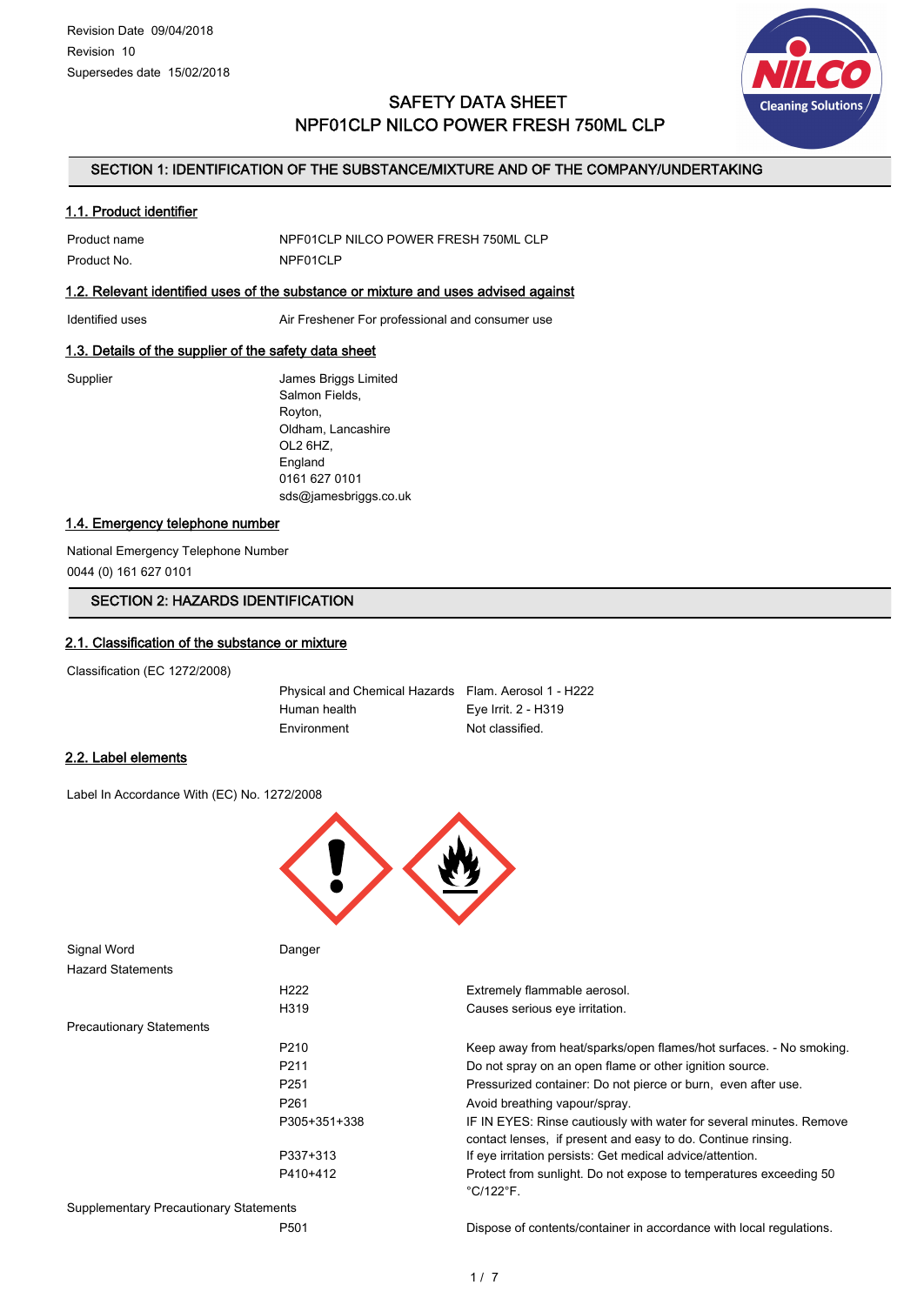Supplemental label information

This product is not designed for use in cars or other vehicles: use of the product in a confined, sealed environment may lead to a build up of flammable vapours.

Use only as directed. Intentional misuse by deliberately concentrating and inhaling contents can be harmful or fatal. H229 Pressurised container: May burst if heated

### 2.3. Other hazards

None noted

## SECTION 3: COMPOSITION/INFORMATION ON INGREDIENTS

### 3.2. Mixtures

| <b>BUTANE</b>                                       |                   | 10-30%                                           |
|-----------------------------------------------------|-------------------|--------------------------------------------------|
| CAS-No.: 106-97-8                                   | EC No.: 203-448-7 | Registration Number: Exempt - Naturally occuring |
| Classification (EC 1272/2008)<br>Flam. Gas 1 - H220 |                   | Classification (67/548/EEC)<br>$F+R12$           |
| <b>ISOBUTANE</b>                                    |                   | 10-30%                                           |
| CAS-No.: 75-28-5                                    | EC No.: 200-857-2 | Registration Number: Exempt - Naturally occuring |
| Classification (EC 1272/2008)<br>Flam. Gas 1 - H220 |                   | Classification (67/548/EEC)<br>$F+$ :R12         |
| PROPAN-2-OL                                         |                   | 10-30%                                           |
| CAS-No.: 67-63-0                                    | EC No.: 200-661-7 | Registration Number: 01-2119457558-25-XXXX       |
| Classification (EC 1272/2008)                       |                   | Classification (67/548/EEC)                      |
| Flam. Liq. 2 - H225                                 |                   | F; R11                                           |
| Eye Irrit. 2 - H319                                 |                   | Xi; R36                                          |
| STOT SE 3 - H336                                    |                   | <b>R67</b>                                       |

The Full Text for all R-Phrases and Hazard Statements are Displayed in Section 16.

# SECTION 4: FIRST AID MEASURES

## 4.1. Description of first aid measures

General information

Move the exposed person to fresh air at once. Get medical attention if any discomfort continues.

Inhalation

Move the exposed person to fresh air at once. When breathing is difficult, properly trained personnel may assist affected person by administering oxygen. Keep the affected person warm and at rest. Get prompt medical attention.

Ingestion

DO NOT INDUCE VOMITING! Rinse mouth thoroughly with water and give large amounts of milk or water to people not unconscious. Get medical attention if any discomfort continues.

Skin contact

Wash the skin immediately with soap and water. Get medical attention if any discomfort continues.

Eye contact

Make sure to remove any contact lenses from the eyes before rinsing. Promptly wash eyes with plenty of water while lifting the eye lids. Continue to rinse for at least 15 minutes. Get medical attention if any discomfort continues.

### 4.2. Most important symptoms and effects, both acute and delayed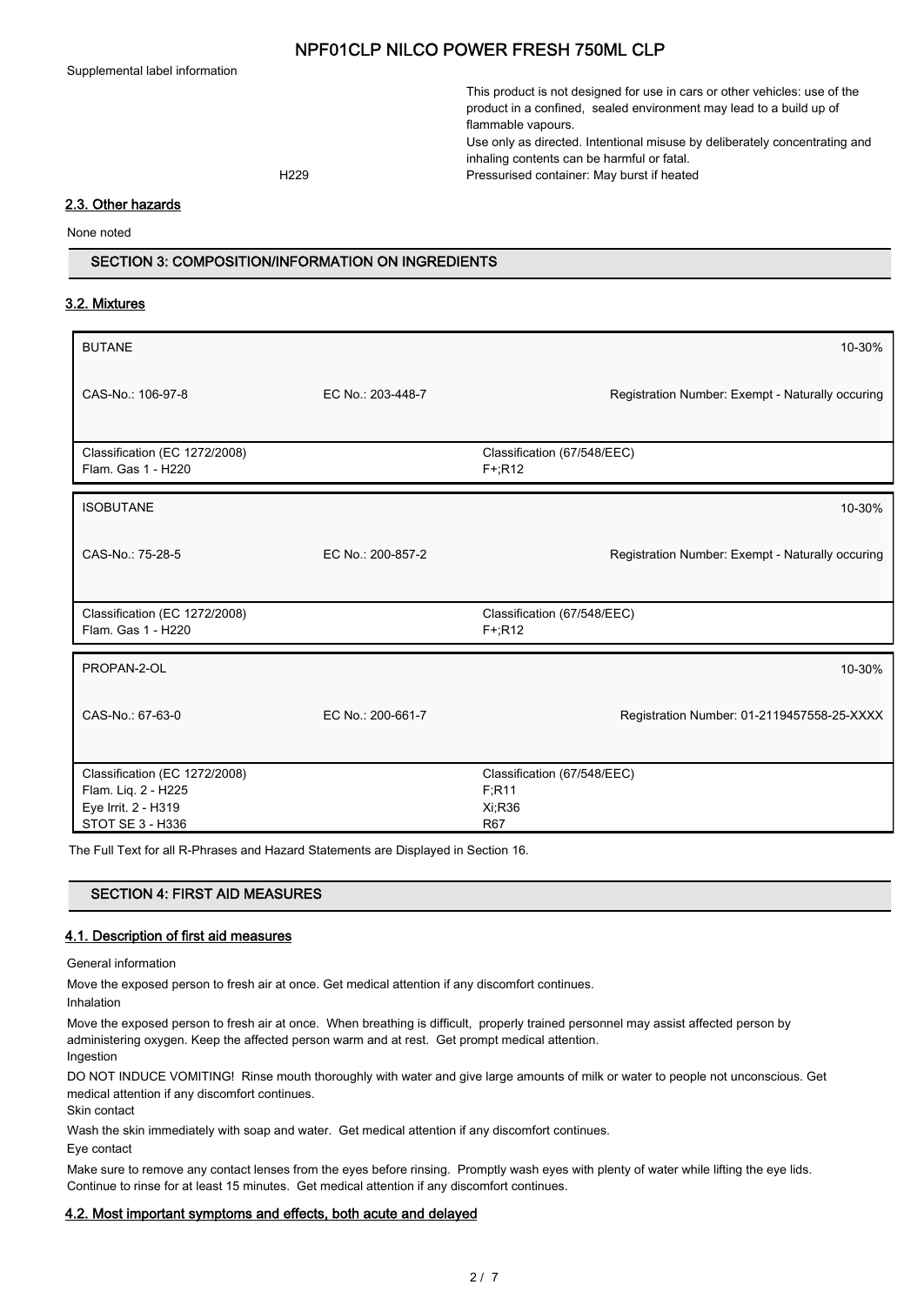General information

NOTE! Effects may be delayed. Keep affected person under observation.

### 4.3. Indication of any immediate medical attention and special treatment needed

No specific first aid measures noted.

## SECTION 5: FIREFIGHTING MEASURES

### 5.1. Extinguishing media

Extinguishing media Use: Powder. Dry chemicals, sand, dolomite etc. Water spray, fog or mist.

### 5.2. Special hazards arising from the substance or mixture

Unusual Fire & Explosion Hazards

Aerosol cans may explode in a fire.

### 5.3. Advice for firefighters

Special Fire Fighting Procedures

Containers close to fire should be removed or cooled with water. Use water to keep fire exposed containers cool and disperse vapours.

### SECTION 6: ACCIDENTAL RELEASE MEASURES

#### 6.1. Personal precautions, protective equipment and emergency procedures

Not applicable

### 6.2. Environmental precautions

Not applicable

### 6.3. Methods and material for containment and cleaning up

Wear necessary protective equipment. Extinguish all ignition sources. Avoid sparks, flames, heat and smoking. Ventilate. Let evaporate. Keep out of confined spaces because of explosion risk. If leakage cannot be stopped, evacuate area.

### 6.4. Reference to other sections

Not applicable

# SECTION 7: HANDLING AND STORAGE

### 7.1. Precautions for safe handling

Keep away from heat, sparks and open flame. Avoid spilling, skin and eye contact. Ventilate well, avoid breathing vapours. Use approved respirator if air contamination is above accepted level.

### 7.2. Conditions for safe storage, including any incompatibilities

Aerosol cans: Must not be exposed to direct sunlight or temperatures above 50°C.

### 7.3. Specific end use(s)

The identified uses for this product are detailed in Section 1.2.

# SECTION 8: EXPOSURE CONTROLS/PERSONAL PROTECTION

### 8.1. Control parameters

| Name                | <b>STD</b> |         | TWA - 8 Hrs |         | STEL - 15 Min | <b>Notes</b> |
|---------------------|------------|---------|-------------|---------|---------------|--------------|
| <b>IBUTANE</b>      | <b>WEL</b> | 600 ppm | 1450 mg/m3  | 750 ppm | 1810 mg/m3    |              |
| <b>IPROPAN-2-OL</b> | <b>WEL</b> | 400 ppm | 999 mg/m3   | 500 ppm | 1250 mg/m3    |              |

WEL = Workplace Exposure Limit.

Ingredient Comments WEL = Workplace Exposure Limits

### 8.2. Exposure controls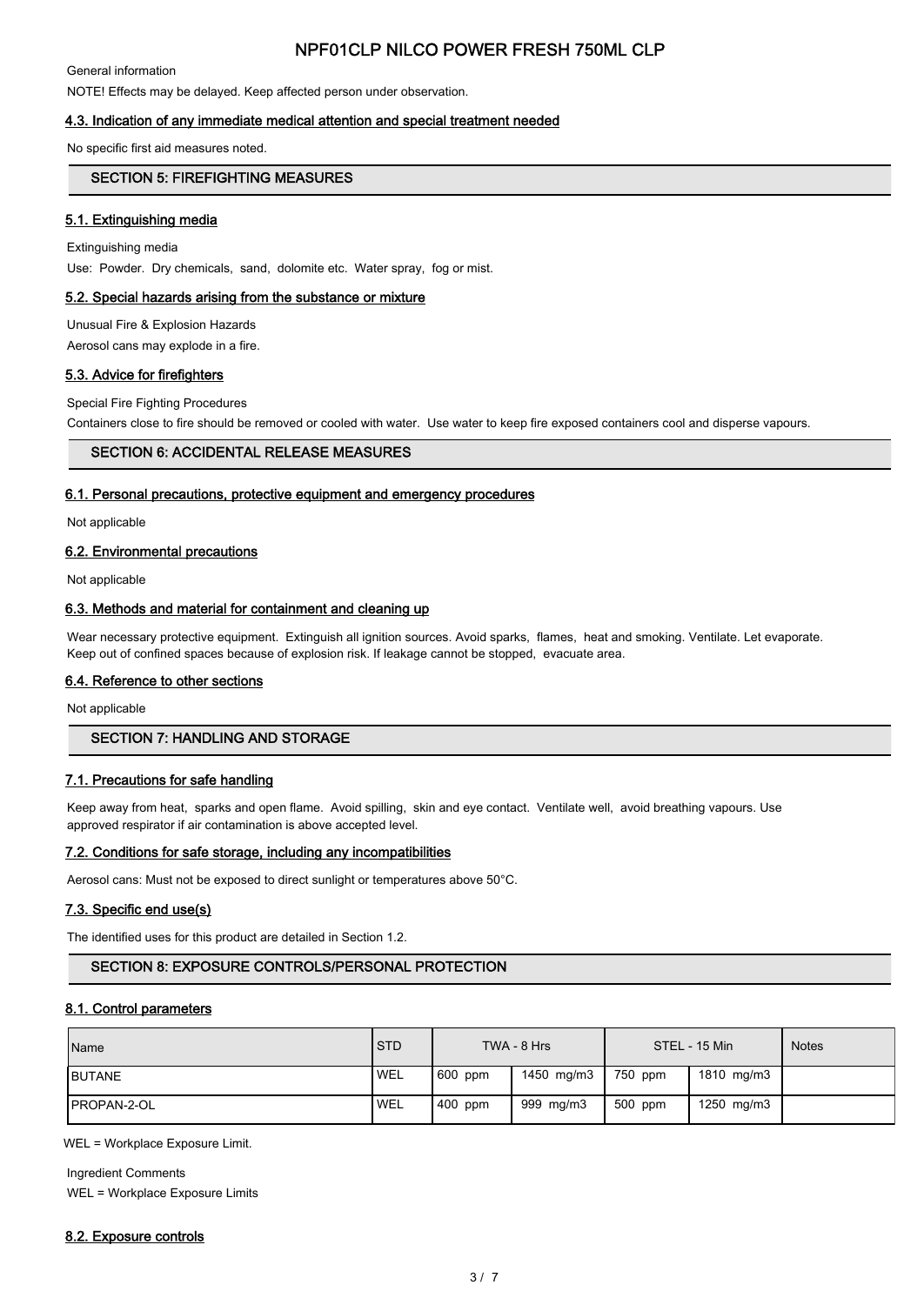Protective equipment





Engineering measures

Provide adequate general and local exhaust ventilation.

Respiratory equipment

No specific recommendation made, but respiratory protection must be used if the general level exceeds the recommended occupational exposure limit. Use chemical cartridge protection with appropriate cartridge.

Hand protection

Use protective gloves.

Eye protection

Wear approved chemical safety goggles where eye exposure is reasonably probable.

Other Protection

Wear appropriate clothing to prevent any possibility of liquid contact and repeated or prolonged vapour contact.

Hygiene measures

DO NOT SMOKE IN WORK AREA! Wash hands at the end of each work shift and before eating, smoking and using the toilet. Promptly remove any clothing that becomes contaminated. When using do not eat, drink or smoke.

# SECTION 9: PHYSICAL AND CHEMICAL PROPERTIES

### 9.1. Information on basic physical and chemical properties

| Aerosol.        |
|-----------------|
| Colourless.     |
| Characteristic. |
| 0 8             |
| 90              |
|                 |

# 9.2. Other information

Not determined.

## SECTION 10: STABILITY AND REACTIVITY

### 10.1. Reactivity

No specific reactivity hazards associated with this product.

#### 10.2. Chemical stability

Stable under normal temperature conditions.

#### 10.3. Possibility of hazardous reactions

Not known.

#### 10.4. Conditions to avoid

Avoid heat, flames and other sources of ignition. Avoid contact with: Strong oxidising agents. Strong alkalis. Strong mineral acids.

### 10.5. Incompatible materials

Materials To Avoid See section 10.4

### 10.6. Hazardous decomposition products

Fire creates: Vapours/gases/fumes of: Carbon monoxide (CO). Carbon dioxide (CO2).

# SECTION 11: TOXICOLOGICAL INFORMATION

### 11.1. Information on toxicological effects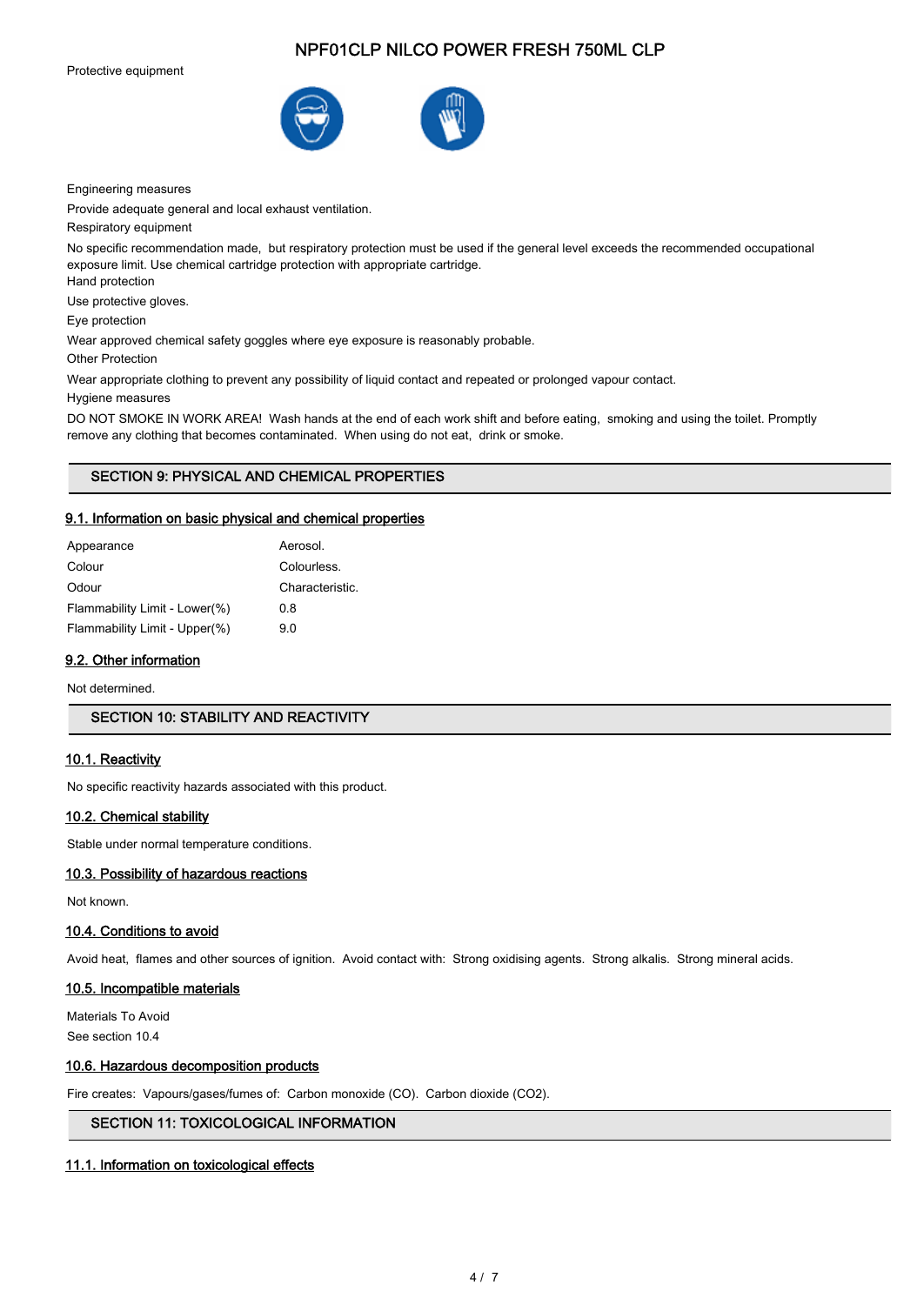### Inhalation

May cause irritation to the respiratory system. Vapours may cause headache, fatigue, dizziness and nausea. Prolonged inhalation of high concentrations may damage respiratory system.

### Ingestion

May cause discomfort if swallowed. May cause stomach pain or vomiting. Gastrointestinal symptoms, including upset stomach.

#### Skin contact

Prolonged or repeated exposure may cause severe irritation. Acts as a defatting agent on skin. May cause cracking of skin, and eczema.

#### Eye contact

Irritating to eyes. May cause chemical eye burns. Route of entry Inhalation. Skin and/or eye contact.

### SECTION 12: ECOLOGICAL INFORMATION

### **Ecotoxicity**

Dangerous for the environment if discharged into watercourses.

### 12.1. Toxicity

Data set not currently available.

# 12.2. Persistence and degradability

Not applicable

### 12.3. Bioaccumulative potential

Bioaccumulative potential No data available on bioaccumulation.

### 12.4. Mobility in soil

Mobility: Not determined

### 12.5. Results of PBT and vPvB assessment

Not applicable

# 12.6. Other adverse effects

Not known.

# SECTION 13: DISPOSAL CONSIDERATIONS

# 13.1. Waste treatment methods

Empty containers must not be burned because of explosion hazard. Dispose of waste and residues in accordance with local authority requirements.

### SECTION 14: TRANSPORT INFORMATION

# 14.1. UN number

| UN No. (ADR/RID/ADN) | 1950 |
|----------------------|------|
| UN No. (IMDG)        | 1950 |
| UN No. (ICAO)        | 1950 |

# 14.2. UN proper shipping name

Proper Shipping Name **AEROSOLS** 

# 14.3. Transport hazard class(es)

| ADR/RID/ADN Class |                |
|-------------------|----------------|
| ADR/RID/ADN Class | Class 2: Gases |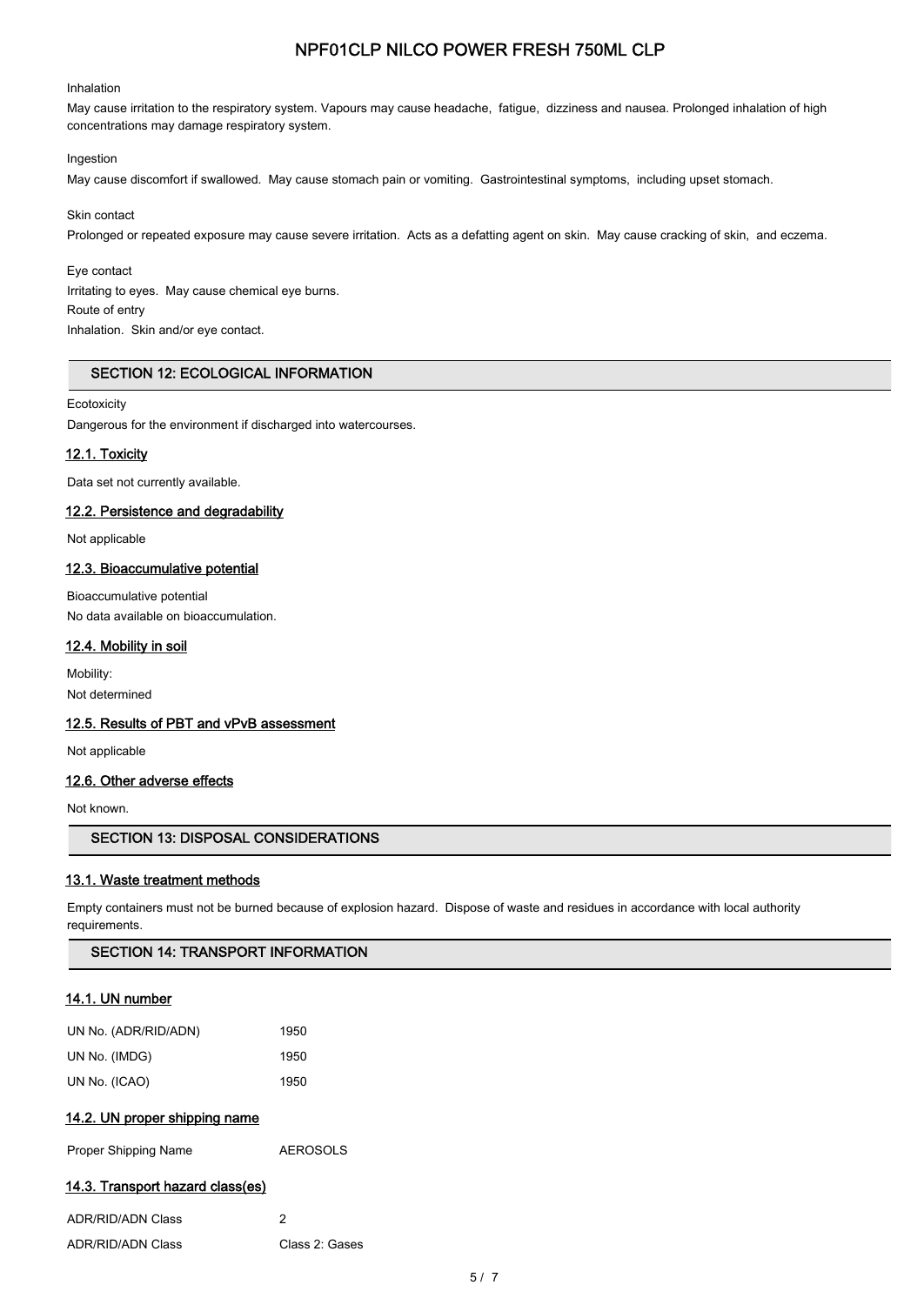| ADR Label No.              | 21 |
|----------------------------|----|
| <b>IMDG Class</b>          | 21 |
| <b>ICAO Class/Division</b> | 21 |
| <b>Transport Labels</b>    |    |



## 14.4. Packing group

| ADR/RID/ADN Packing group | Not Applicable |
|---------------------------|----------------|
| <b>IMDG Packing group</b> | Not Applicable |
| ICAO Packing group        | Not Applicable |

### 14.5. Environmental hazards

Environmentally Hazardous Substance/Marine Pollutant No.

# 14.6. Special precautions for user

EMS F-D, S-U

## 14.7. Transport in bulk according to Annex II of MARPOL73/78 and the IBC Code

# SECTION 15: REGULATORY INFORMATION

### 15.1. Safety, health and environmental regulations/legislation specific for the substance or mixture

| <b>Statutory Instruments</b>                                                                                               |
|----------------------------------------------------------------------------------------------------------------------------|
| The Aerosol Dispensers (Amendment) Regulations 2014 No.1130                                                                |
| Guidance Notes                                                                                                             |
| Workplace Exposure Limits EH40.                                                                                            |
| Introduction to Local Exhaust Ventilation HS(G)37.                                                                         |
| EU Legislation                                                                                                             |
| The Aerosol Dispensers Directive 1975/324 EEC                                                                              |
| Regulation (EC) No.1272/2008 The Classification, Labelling and Packaging of substances and mixtures Regulations            |
| Regulation (EC) No. 1907/2006 The Registration, Evaluation, Authorisation and Restriction of Chemicals Regulations (REACH) |
| 2001/95/EC The General Product Safety Directive (GPSD)                                                                     |
| Commission Regulation (EU) 2015/830 Requirements for the compilation of safety data sheets (amending REACH)                |
| Authorisations (Title VII Regulation 1907/2006)                                                                            |
| No specific authorisations are noted for this product.                                                                     |
| Restrictions (Title VIII Regulation 1907/2006)                                                                             |
| No specific restrictions of use are noted for this product.                                                                |
|                                                                                                                            |

### 15.2. Chemical Safety Assessment

# SECTION 16: OTHER INFORMATION

| <b>Revision Date</b> | 09/04/2018 |
|----------------------|------------|
| Revision             | 10         |
| Supersedes date      | 15/02/2018 |

Hazard Statements In Full

H220 Extremely flammable gas. , H222 Extremely flammable aerosol. , H225 Highly flammable liquid and vapour. , H319 Causes serious eye irritation. , H336 May cause drowsiness or dizziness.